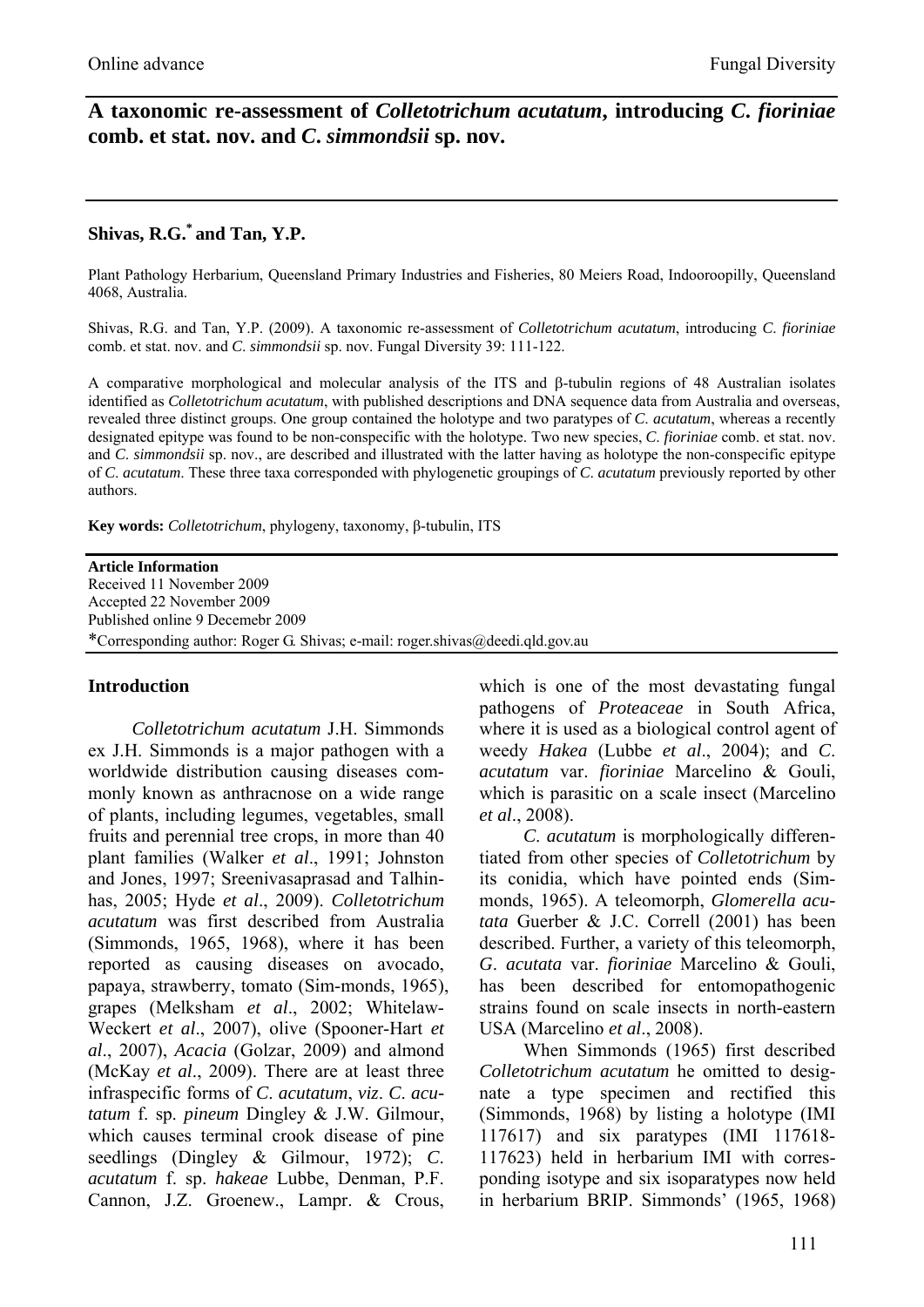| <b>BRIP</b>                                                |                             |                             |                         | Year | <b>GenBank no.</b> |              |
|------------------------------------------------------------|-----------------------------|-----------------------------|-------------------------|------|--------------------|--------------|
| accession number                                           | Host                        | <b>Symptom</b>              | Locality                |      | <b>ITS</b>         | $\beta$ -tub |
| C. acutatum (group $\overline{A^a}$ or $\overline{A5^b}$ ) |                             |                             |                         |      |                    |              |
| 27048                                                      | Mangifera indica            | Fruit rot                   | Ayr, Qld                | 1993 | GU183326           | GU183307     |
| 52652                                                      | Ranunculus sp.              | Seedling collapse           | Clayton South, Vic      | 1989 | GU183349           | GU183308     |
| 52653                                                      | Anemone sp.                 | Stem spot/discolouration    | Geelong, Vic            | 1976 | GU183350           | GU183309     |
| 52656                                                      | Anemone sp.                 | Leaf lesion/stem distortion | Geelong, Vic            | 1977 | GU183353           | GU183310     |
| 52690                                                      | Pistacia vera               |                             |                         | 1989 | GU183355           | GU183311     |
| 52691                                                      | Fragaria x ananassa         |                             | Wanneroo, WA            | 1988 | GU183356           | GU183312     |
| 52692                                                      | Olea europaea               | Fruit spot                  | Kalamunda, WA           | 1991 | GU183357           | GU183313     |
| 52695                                                      | Boronia megastigma          |                             | Mt Barker, SA           | 2004 | GU183360           | GU183314     |
| C. fioriniae (group $C^a$ or $(A3^b)$                      |                             |                             |                         |      |                    |              |
| 20127                                                      | Persea americana            | Fruit rot                   | Brisbane, Qld           | 1989 | GU183320           | GU183268     |
| 28761                                                      | M. indica                   | Stem endophyte              | Yarwun, Qld             | 1994 | GU183333           | GU183269     |
| 29284                                                      | P. americana                | Fruit rot                   | Mt Tamborine, Qld       | 2002 | GU183335           | GU183270     |
| 29285                                                      | P. americana                | Fruit rot                   | Mt Tamborine, Qld       | 2002 | GU183336           | GU183271     |
| 52335                                                      | P. americana                | Fruit rot                   | Pemberton, WA           | 2008 | GU183346           | GU183272     |
| 52336                                                      | P. americana                | Fruit rot                   | Pemberton, WA           | 2008 | GU183347           | GU183273     |
| 52656                                                      | Anemone sp.                 | Leaf lesion                 | Geelong, Vic            | 1977 | GU183361           | GU183274     |
| 52696                                                      | Acacia acuminata            | Leaf and stem blight        | Manjimup, WA            | 2008 | GU183362           | GU183267     |
| 52697                                                      | Actinidia chinensis         |                             |                         | 1991 | GU183320           | GU183268     |
| C. simmondsii (group $D^a$ or $A2^b$ )                     |                             |                             |                         |      |                    |              |
| 4684                                                       | Capsicum frutescens         |                             | Brisbane, Qld           | 1955 | GU183315           | GU183275     |
| 4703                                                       | $F \times \alpha$ nanassa   |                             | Townsville, Qld         | 1971 | GU183316           | GU183276     |
| 4704                                                       | $F_{\cdot} \times$ ananassa | Fruit rot                   | Forest Glen, Qld        | 1972 | GU183317           | GU183277     |
| 11086                                                      | $F \times \alpha$ nanassa   |                             | Nambour, Qld            | 1965 | GU183318           | GU183278     |
| 19776                                                      | Carica papaya               | Fruit anthracnose           | Yandina, Qld            | 1987 | GU183319           | GU183279     |
| 24124                                                      | Nephelium lappaceum         | Fruit rot                   | Kamerunga, Qld          | 1989 | GU183321           | GU183280     |
| 24191                                                      | A. chinensis                | Stem endophyte              | Mt Tamborine, Qld       | 1991 | GU183322           | GU183281     |
| 24197                                                      | A. chinensis                | Fruit rot                   | Mt Tamborine, Qld       | 1991 | GU183323           | GU183282     |
| 24243                                                      | Litchi chinensis            | Fruit anthracnose           | Atherton Tableland, Old | 1992 | GU183324           | GU183283     |
| 24246                                                      | L. chinensis                | Fruit anthracnose           | Atherton Tableland, Qld | 1992 | GU183325           | GU183284     |
| 28420                                                      | Cyphomandra betacea         | Fruit rot                   | Mt Tamborine, Qld       | 1987 | GU183327           | GU183285     |
| 28487                                                      | Averrhoa carambola          | Fruit rot                   | Old                     | 1987 | GU183328           | GU183286     |
| 28517                                                      | C. papaya                   | Fruit anthracnose           | Yandina, Qld            | 1987 | GU183329           | GU183287     |
| 28518                                                      | C. papaya                   | Fruit anthracnose           | Yandina, Qld            | 1987 | GU183330           | GU183288     |

**Table 1.** Identity and origin of the living cultures of *Colletotrichum* examined in this study.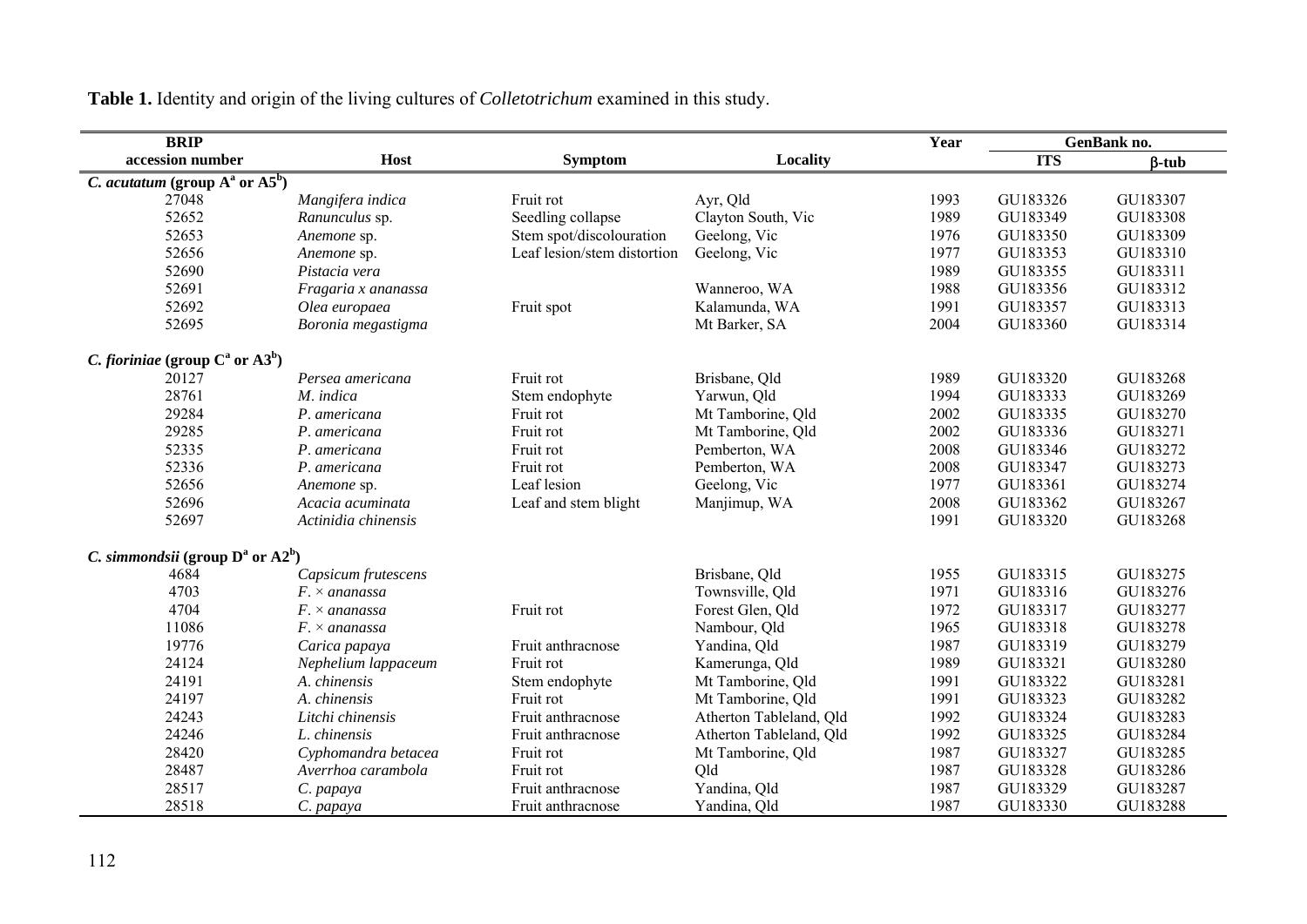| <b>BRIP</b>      |                                                      |                   |                  |      | GenBank no. |              |
|------------------|------------------------------------------------------|-------------------|------------------|------|-------------|--------------|
| accession number | Host                                                 | <b>Symptom</b>    | Locality         | Year | <b>ITS</b>  | $\beta$ -tub |
| 28519            | C. papaya                                            | Fruit anthracnose | Yandina, Qld     | 1987 | GU183331    | GU183289     |
| 28533            | P. americana                                         | Fruit anthracnose | Qld              | 1986 | GU183332    | GU183290     |
| 28832            | M. indica                                            | Fruit rot         | Ayr, Qld         | 1993 | GU183334    | GU183291     |
| 39473            | L. chinensis                                         | Pepper spot       | Byron Bay, NSW   | 2003 | GU183337    | GU183292     |
| 48724            | L. chinensis                                         | Fruit anthracnose | Mena Creek, Qld  | 2003 | GU183338    | GU183263     |
| 48726            | L. chinensis                                         | Fruit anthracnose | Mena Creek, Old  | 2003 | GU183339    | GU183294     |
| 48729            | L. chinensis                                         | Fruit anthracnose | Mena Creek, Old  | 2003 | GU183340    | GU183295     |
| 48731            | L. chinensis                                         | Fruit anthracnose | Mena Creek, Old  | 2003 | GU183341    | GU183296     |
| 48734            | L. chinensis                                         | Fruit anthracnose | Mena Creek, Old  | 2003 | GU183342    | GU183297     |
| 48737            | L. chinensis                                         | Fruit anthracnose | Mena Creek, Qld  | 2003 | GU183343    | GU183298     |
| 48761            | L. chinensis                                         | Fruit anthracnose | Mena Creek, Old  | 2003 | GU183344    | GU183299     |
| 52651            | Vaccinium corymbosum                                 | Fruit rot         | Knoxfield, Vic   | 1987 | GU183345    | GU183300     |
| 52654            | $F \times \alpha$ and and a set of $\alpha$          |                   | Scoresby, Vic    | 1976 | GU183348    | GU183301     |
| 52655            | $F \times \alpha$ and and a set of $\alpha$          | Fruit rot         | Silvan, Vic      | 1955 | GU183351    | GU183302     |
| 52657            | Lycopersicon esculentum                              | Fruit rot         | Tweed Heads, NSW | 1980 | GU183352    | GU183303     |
| 52693            | $F_{\cdot} \times$ ananassa                          |                   | Wanneroo, WA     | 1992 | GU183354    | GU183304     |
| 52694            | $F \times \alpha$ and and ssatisfy a set of $\alpha$ |                   | Baldivis, WA     | 1981 | GU183358    | GU183305     |

**Table 1 (continued).** Identity and origin of the living cultures of *Colletotrichum* examined in this study.

aGroup as described by Lardner *et al.* (1999)

 $b$ Group as described by Sreenivasaprasad and Talhinhas (2005)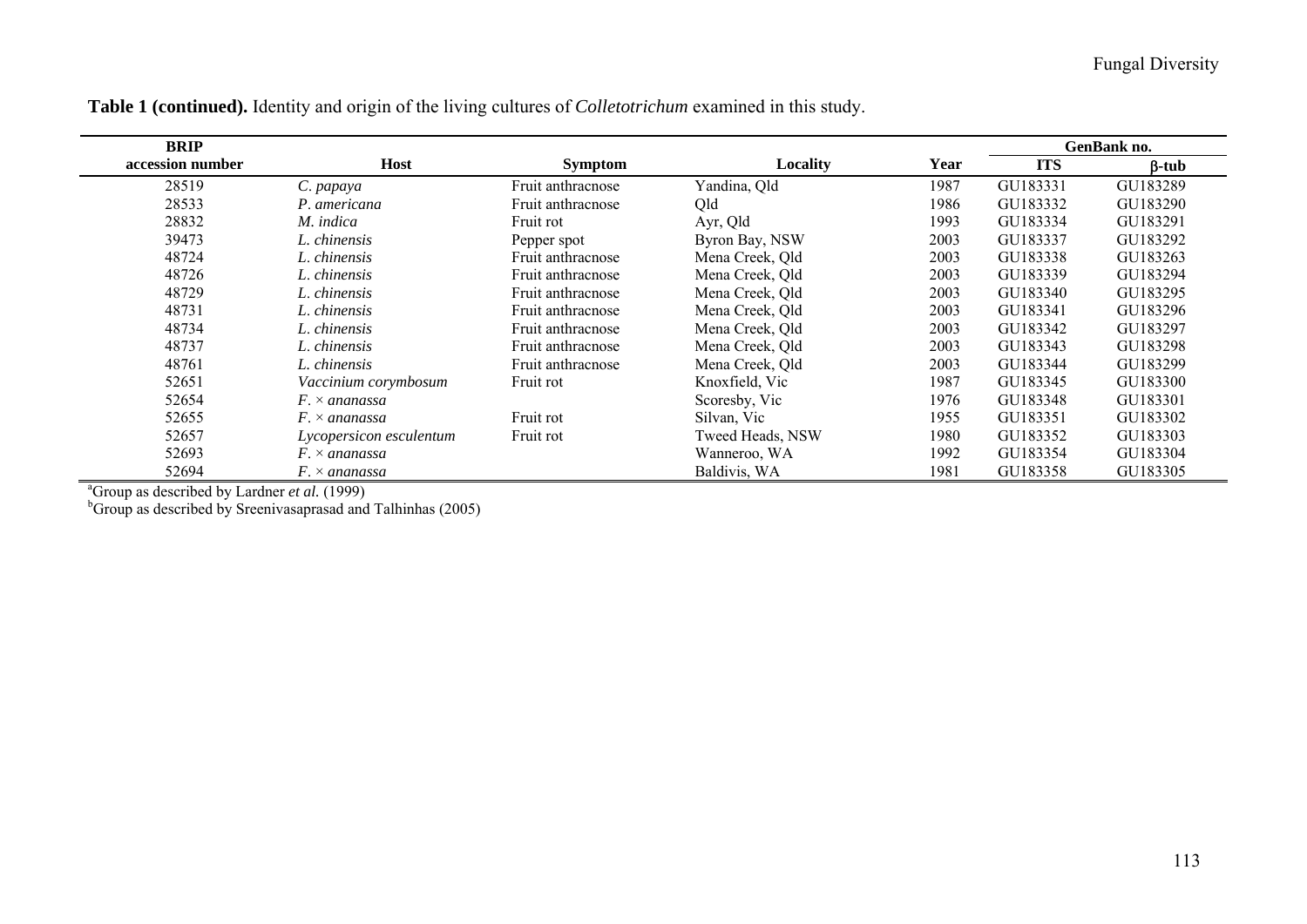broad concept of *C*. *acutatum* is demonstrated by the selection of several type specimens from a range of hosts, *viz*. *Carica papaya*, *Capsicum frutescens* and *Delphinium ajacis*. It has subsequently been shown that these type specimens have variable morphological and molecular characteristics (Vinnere *et al*., 2002; Than *et al*., 2008) and represent a species complex. Further confusion has arisen from one of Simmonds' paratype cultures (coll. no. 16633D), which in 1967 was sent to New Zealand, where it was deposited as ICMP 1783 (page 225, Guerber and Correll, 2001) and subsequently deposited in the USA as ATCC 56816 and the Netherlands as CBS 294.67. This culture is ex-paratype (IMI 117620) and not ex-holotype (see Table 1 in Than *et al*., 2008). Comparison of the published ITS sequences of these two cultures, holotype (IMI 117617) and paratype (ATCC 56816), revealed that they differed by one base pair (Vinnere *et al*., 2002; Farr *et al*., 2006).

Vinnere *et al*. (2002) also showed by molecular analysis of the dried cultures of the holotype and one of the paratypes (IMI 117619) of *C*. *acutatum* that there was nucleotide divergence between these isolates. Than *et al*. (2008) proposed a more recently collected isolate as an epitype culture (BRIP 28519), from the same host and location as the holotype, to allow precise application of the name *C*. *acutatum*.

Several authors have identified distinct molecular groups within *C*. *acutatum*. Lardner *et al*. (1999) first identified seven groups based upon morphology and RAPD banding patterns. Later, Sreenivasaprasad and Talhinhas (2005) reorganised *C*. *acutatum* into eight groups (A1 to A8) based upon ITS sequences of isolates published in ten papers (Lardner *et al*., 1999; Yang and Sweetingham, 1998; Freeman *et al*., 2001; Martínez-Culebras *et al*., 2002; Nirenberg *et al*., 2002; Afanador-Kafuri *et al*., 2003; Guerber *et al*., 2003; Martínez-Culebras *et al*., 2003; Lubbe *et al*., 2004). Whitelaw-Weckert *et al*. (2007) used multigene phylogenies to group Australian isolates of *C*. *acutatum* from grapes and several other hosts into the groups of Sreenivasaprasad and Talhinhas (2005), and proposed a new group, A9. Some authors have proposed that the high genetic divergence in populations of *C*. *acutatum* indicated that it

should be divided into distinct species (Vinnere *et al*., 2002; Guerber *et al*., 2003; Sreenivasaprasad and Talhinhas, 2005). The morphologically and genetically distinct groups of *C*. *acutatum* described by Johnston and Jones (1997) and Lardner *et al*. (1999) also support its division into separate species. In this paper we report the genetic relationships found amongst Australian isolates of *C*. *acutatum*, and for-mally establish two new species. The location and status of type specimens and extype cultures are given.

### **Materials and methods**

### *DNA extraction***,** *amplification***,** *sequencing and data analyses*

The isolates (Table 1) were grown on potato dextrose agar. The mycelia were scrapped off the agar plates and macerated with 0.5mm glass beads (Daintree Scientic) in a TissueLyser (Qiagen). Total DNA was then extracted with the Gentra Puregene DNA Extraction kit (Qiagen) according to the manufacturer's instructions.

The ITS and β-tubulin regions were amplified with the Phusion High-Fidelity PCR Master Mix (Finnzymes). The ITS1 region. 5.8S rRNA gene, and the ITS2 region of the nuclear-encoded ribosomal RNA gene were amplified with primers ITS1 and ITS4 (White *et al*., 1990), and part of the β-tubulin-2 gene (exons 2 to 6) was amplified with primers T1 (O'Donnell and Cigelink, 1997) and βt-2b (Glass and Donaldson, 1995). The PCR products were purified with the QIAquick PCR Purification Kit (Qiagen) according to the manufacturer's instructions, and sequenced by either the Australian Genome Research Facility (Brisbane, Australia) or by Macrogen Incorporated (Seoul, Korea) on the AB 3730*xl* capillary sequencer (Applied Biosystems).

Both the ITS and β-tubulin sequences were assembled with Vector NTi (Invitrogen) and deposited into GenBank. These sequences (Table 1), together with published sequences retrieved from GenBank (Table 2), were aligned with ClustalW as implemented by MEGA4 (Tamura *et al*., 2007). Sequences of *Colletotrichum caudatum*, *Colletotrichum coccodes*, and *Colletotrichum graminicola* were used as outgroups for both the ITS and β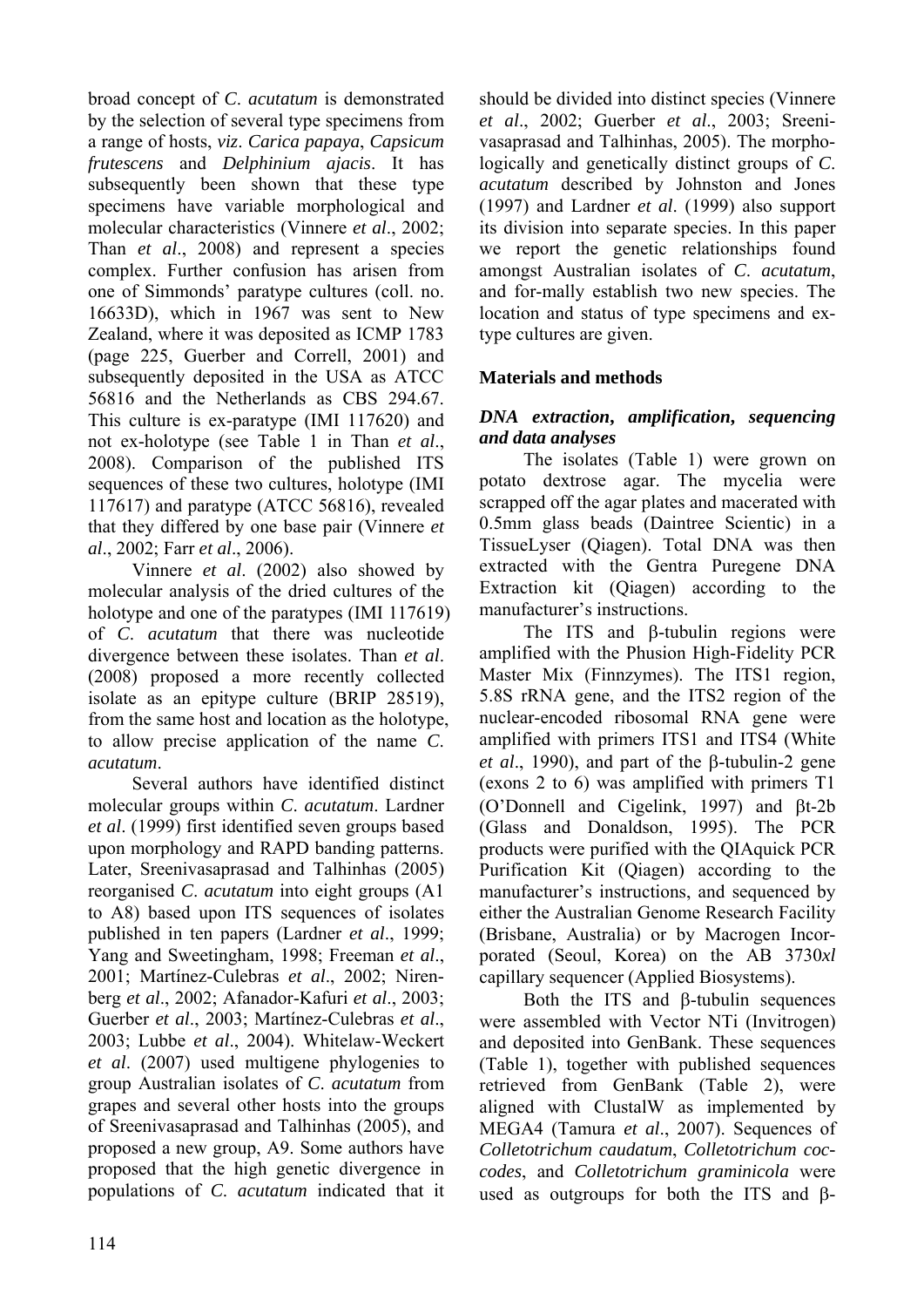**Table 2.** GenBank sequences used in phylogenetic analyses.

| <b>Isolate</b>                                       | <b>Host</b>        | <b>Locality</b> | GenBank no. |              |  |  |  |
|------------------------------------------------------|--------------------|-----------------|-------------|--------------|--|--|--|
|                                                      |                    |                 | <b>ITS</b>  | $\beta$ -tub |  |  |  |
| <i>C. acutatum</i> (group $A^a$ or $A5^b$ )          |                    |                 |             |              |  |  |  |
| IMI 117617 (holotype)                                | C. papaya          | Australia       | AF411700    |              |  |  |  |
| IMI 117619 (paratype)                                | C. papaya          | Australia       | AF411701    |              |  |  |  |
| IMI 117620 (paratype)                                | C. papaya          | Australia       | FJ788417    | FJ788419     |  |  |  |
| PT227                                                | Olea sp.           | Portugal        | AJ749694    | AJ748618     |  |  |  |
| PD90-443                                             | Phlox sp.          | Netherlands     | AJ749671    | AJ748627     |  |  |  |
| <i>C. fioriniae</i> (group $C^a$ or $(A3^b)$ )       |                    |                 |             |              |  |  |  |
| EHS58 (holotype)                                     | Fiorinia externa   | <b>USA</b>      | EF464594    | EF593325     |  |  |  |
| EHS48                                                | F. externa         | <b>USA</b>      | EF464593    | EF593322     |  |  |  |
| CA318                                                | Magnolia           | <b>UK</b>       | AJ749677    | AJ748634     |  |  |  |
| <b>STE-U 5287</b>                                    | Malus sp.          | <b>USA</b>      | AY376509    | AY376557     |  |  |  |
| <i>C. simmondsii</i> (group $D^a$ or $A2^b$ )        |                    |                 |             |              |  |  |  |
| <b>STE-U 4452</b>                                    | Protea magnifica   | South Africa    | AY376503    | AY376551     |  |  |  |
| <b>STE-U 5303</b>                                    | Hevea brasiliensis | India           | AY376508    | AY376556     |  |  |  |
| PT135                                                | Olea sp.           | Portugal        | AJ749683    | AJ749607     |  |  |  |
| DAR28076 <sup>c</sup>                                | Vitis sp.          | Australia       | DQ991740    |              |  |  |  |
| DAR76888 <sup>c</sup>                                | Vitis sp.          | Australia       | DQ991743    |              |  |  |  |
| DAR75574°                                            | Vitis sp.          | Australia       | DQ991738    |              |  |  |  |
| Colletotrichum acutatum (group $B^a$ or $A4^b$ )     |                    |                 |             |              |  |  |  |
| JG05                                                 | Ceanothus sp.      | France          | AJ300557    | AJ409302     |  |  |  |
| PT169                                                | Olea sp.           | Portugal        | AJ749685    | AJ748609     |  |  |  |
| PT248                                                | Olea sp.           | Portugal        | AJ749698    | AJ748622     |  |  |  |
| Colletotrichum coccodes                              |                    |                 |             |              |  |  |  |
| <b>STE-U 5301</b>                                    | Lycopersicon sp.   | Zimbabwe        | AY376528    | AY376576     |  |  |  |
| Colletotrichum caudatum                              |                    |                 |             |              |  |  |  |
| <b>STE-U 5300</b>                                    | Cymbopogon sp.     | India           | AY376527    | AY376575     |  |  |  |
| Colletotrichum graminicola                           |                    |                 |             |              |  |  |  |
| <b>STE-U 5298</b>                                    | Zea mays           | Zimbabwe        | AY376539    | AY376587     |  |  |  |
| $^{8}C$ roun as described by Lerdner at al. $(1000)$ |                    |                 |             |              |  |  |  |

Group as described by Lardner *et al.* (1999)

<sup>b</sup>Group as described by Sreenivasaprasad and Talhinhas (2005)

c Group A9 as proposed by Whitelaw-Weckert *et al.* (2007)

tubulin data. UPGMA analysis was performed with MEGA4 on separate datasets using the Kimura-2-parameter substitution model. Alignment gaps were treated as missing character states, and all characters were unordered and of equal weight. The resulting tree was evaluated with 1000 bootstrap replications to test the clade stability.

#### **Results**

#### *Phylogenetic analysis*

For ITS sequences, approximately 500 bases were determined for the isolates and added to the alignment. The alignment included published sequences, retrieved from GenBank, which had been classified into the *C*. *acutatum* groups of Sreenivasaprasad and Talhinhas (2005), including the holotype (IMI 117617, Genbank accession: AF411700) and two paratypes (IMI 117619 and IMI 117620, Genbank accessions: AF411701 and FJ788417, respectively) of *C*. *acutatum*, as well as the holotype of *C*. *fioriniae* (EHS58, Genbank accession: EF464594). The phylogram obtained from the ITS data delineate the Australian isolates into *C*. *acutatum* groups A2, A3, and A5 of Sreenivasaprasad and Talhinhas (2005) (Fig. 1).

Approximately 750 bases of the βtubulin-2 gene were determined for the isolates. The alignment of the β-tubulin sequences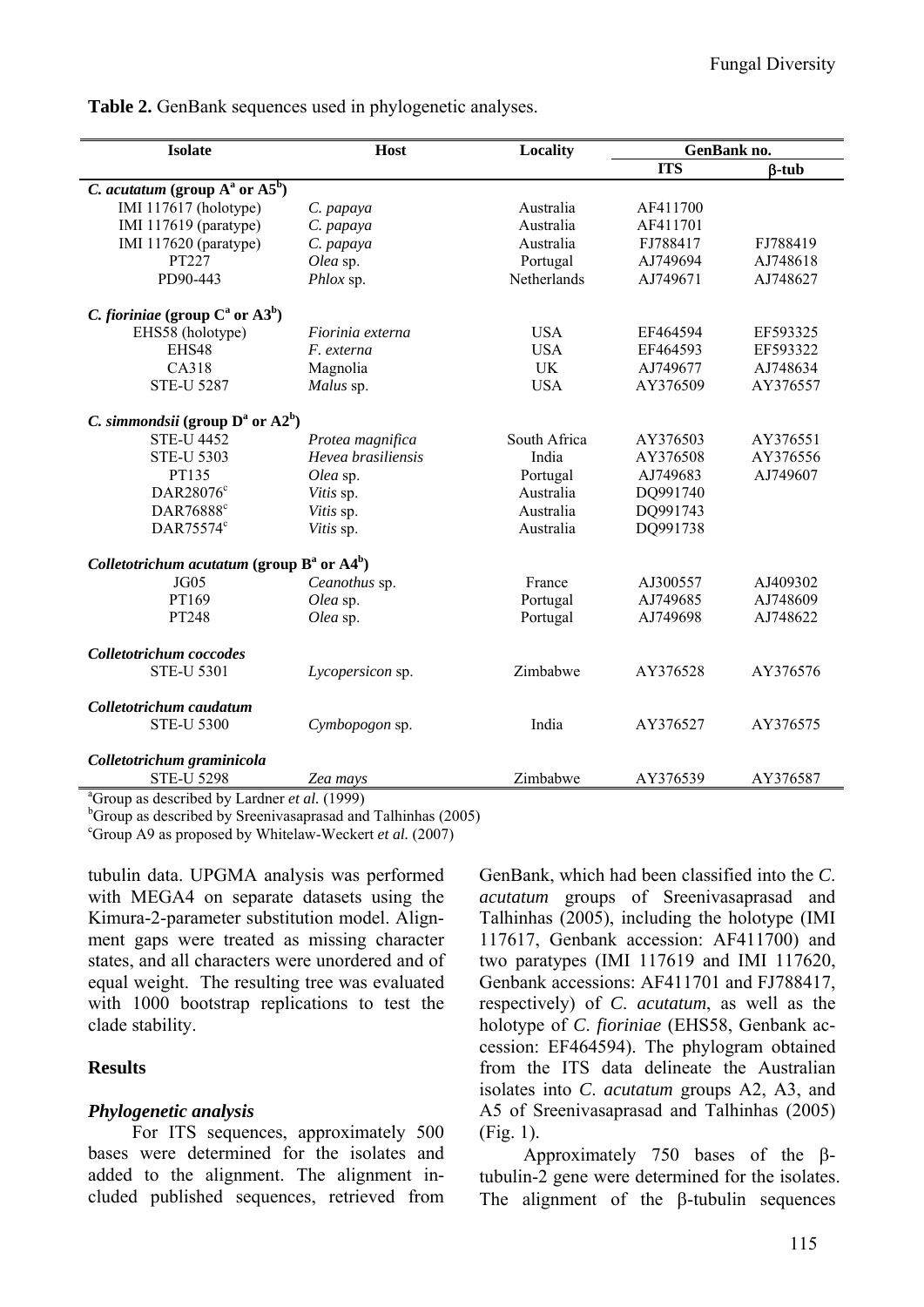

**Fig. 1.** UPGMA tree derived from the ITS1, 5.8S rRNA, and ITS2 sequences of BRIP isolates and published sequences. The tree was rooted to *Colletotrichum graminicola*, *Colletotrichum caudatum*, and *Colletotrichum coccodes*. Branch support is based on 1000 bootstrap replicates and is shown at the nodes. The bar represents 0.001 substitutions per site. The clade which represents *C. acutatum* is coloured in pink, whilst the newly proposed *C. simmondsii* and *C. fioriniae* are coloured grey and apricot, respectively.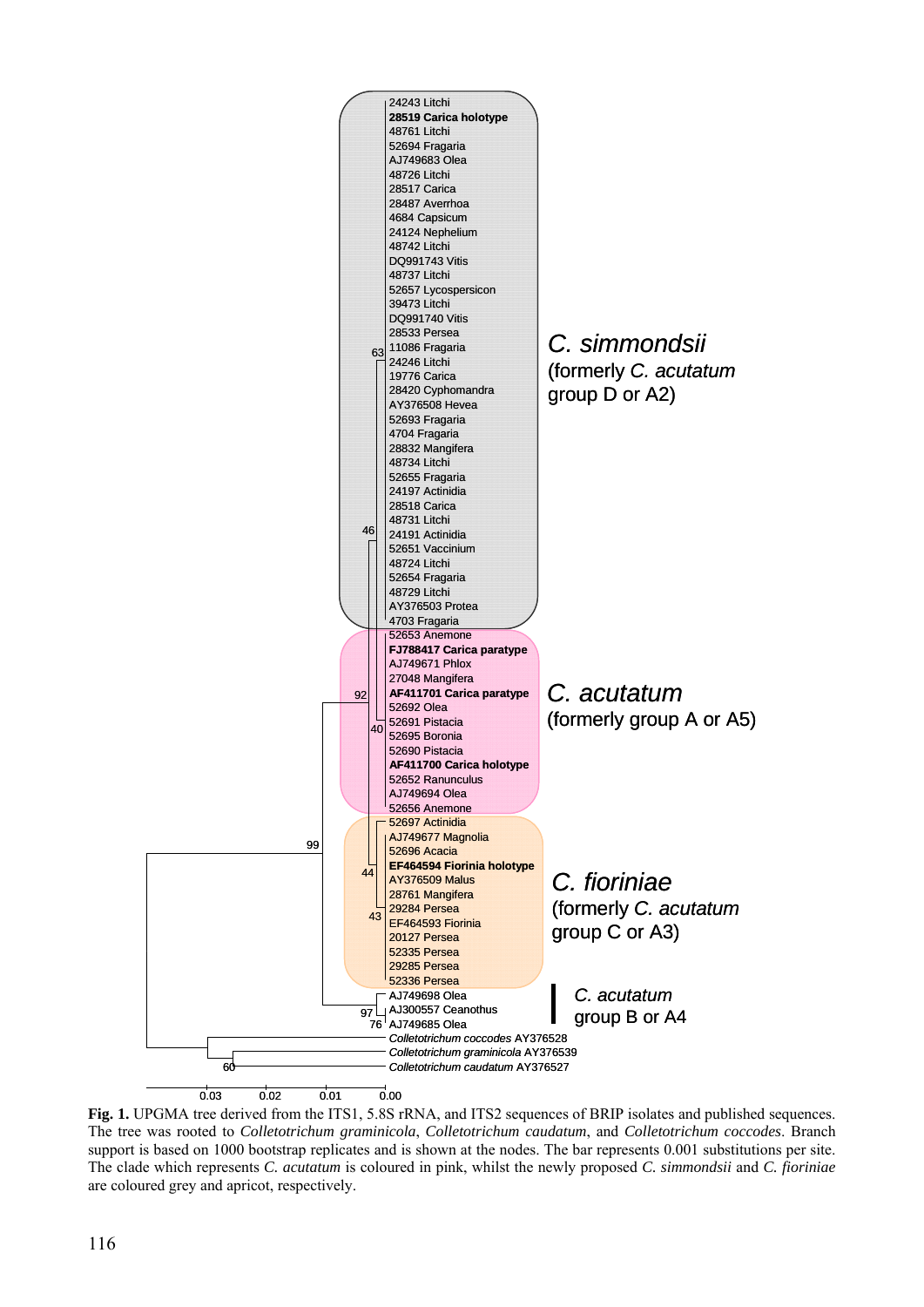included sequences from the same isolates used in the analysis of ITS, with the exception of the *C*. *acutatum* holotype (IMI 117617) and one of the paratypes (IMI117619), and the DAR isolates from *C*. *simmondsii* (Table 2). The phylogram obtained from the β-tubulin data were consistent with the ITS groupings (Fig. 2), but with improved resolution.

### *Taxonomy*

Australian isolates of *C*. *acutatum* could be separated into three groups based upon cultural characteristics as well as molecular analysis of the ITS and β-tubulin sequence data. These groups corresponded with previously characterised phylogenetic groups of *C*. *acutatum* (Lardner *et al*., 1999; Sreenivasaprasad and Talhinhas, 2005; Whitelaw-Weckert *et al*., 2007). Taxonomy, plant pathology and biosecurity are best served if these three groups are treated as separate species. Vinnere's *et al*. (2002) sequence analysis of the holotype specimen (IMI 117617, GenBank accession number AF411700) and one of the paratype specimens (IMI 117619, GenBank accession number AF411701) from old herbarium specimens of *C*. *acutatum* showed that they belong to group A of Lardner *et al*. (1999) and A5 of Sreenivasaprasad and Talhinhas (2005). The type of *C*. *acutatum* var. *fioriniae* sits within *C*. *acutatum* group C (A3) and we consider this variety should be raised to species status. The third group D (A2 including A9) is described as a new species.

*Colletotrichum acutatum* J.H. Simmonds ex J.H. Simmonds, Queensland Journal of Agricultural Science 25: 178A (1968)

For detailed descriptions of *C*. *acutatum*  based on type material see Guerber and Correll (2001) and Vinnere *et al*. (2002). Isolates of *C*. *acutatum* have conidia with pointed ends (Fig. 11) and often develop carmine pigments in the agar without flecking (Figs 9-10), although the formation of these pigments is not an independently reliable characteristic to define the species.

*Holotype*: Australia, Queensland, Ormiston, Redlands Research Station, on *Carica papaya*, 1 Oct. 1965, J.H. Simmonds, IMI 117617 – dried culture; isotype BRIP 4693 – microscope slide; paratype *loc*. *id*., on *Carica*  *papaya*, 1 Oct. 1965, J.H. Simmonds, IMI 117619 – dried culture; paratype *loc*. *id*., on *Carica papaya*, 5 July 1965, J.H. Simmonds, IMI 117620 (ICMP 1783, ATCC 56816, CBS 294.67) – living culture, BRIP 49837 – dried culture.

*Teleomorph*: *Glomerella acutata* Guerber & J.C. Correll, Mycologia 93: 225 (2001). Holotype: as dried perithecia produced by crossing strains ATCC 56816 and ATCC MYA-662 of *C*. *acutatum*, in FH; isotype in PDD, as dried and liquid-preserved perithecia.

### *Colletotrichum fioriniae* (Marcelino & S. Gouli) R.G. Shivas & Y.P. Tan, **comb. et stat. nov.**

#### MycoBank: 515411

*Teleomorph*: *Glomerella fioriniae* (Marcelino & Gouli) R.G. Shivas & Y.P. Tan, comb. et stat. nov.

*Basionym*: *Colletotrichum acutatum* var. *fioriniae* Marcelino & Gouli, in Marcelino, Giordano, Gouli, Gouli, Parker, Skinner, TeBeest and Cesnik, *Mycologia* 100: 362 (11 Aug. 2008). – Type on mummified adult *Fiorinia externa* insect, Ward Pound Ridge Reserve, New York, U.S.A., 2005, J.A.P. Marcelino & S. Gouli (EHS58, University of Vermont, Department of Plant and Soil Science, Entomology Research Laboratory, Worldwide Collection of Entomopathogenic Fungi, Burlington, Vermont, U.S.A.; ex-type living culture preserved in  $10\%$  glycerol at  $-80^{\circ}$  C: MycoBank MB507440). Marcelino *et al*. (2008) produced *G. acutata* var. *fioriniae* in some selffertile isolates as well as some cross-fertile isolates of *C. fioriniae*.

Morphologically similar to *Colletotrichum acutatum*; differs by having colonies on PDA that are grey cottony with aerial mycelium in compact tufts (Fig. 3), and in reverse pale brownish pink with dark flecking (Fig. 4). Conidiomata sparse with masses of orange conidia. Sclerotia absent. Setae absent. Conidia narrowly elliptical,  $9 - 15 \times 3.0 - 4.5 \text{ µm}$ , smooth, hyaline, pointed at both ends (Fig. 5). Distinguished from other taxa by its cultural appearance and ITS sequence.

*Hosts and disease*: Australia: leaf and stem blight of *Acacia acuminata*, fruit rot of *Persea americana*, endophyte in *Mangifera indica*; U.S.A.: endophyte in 28 other species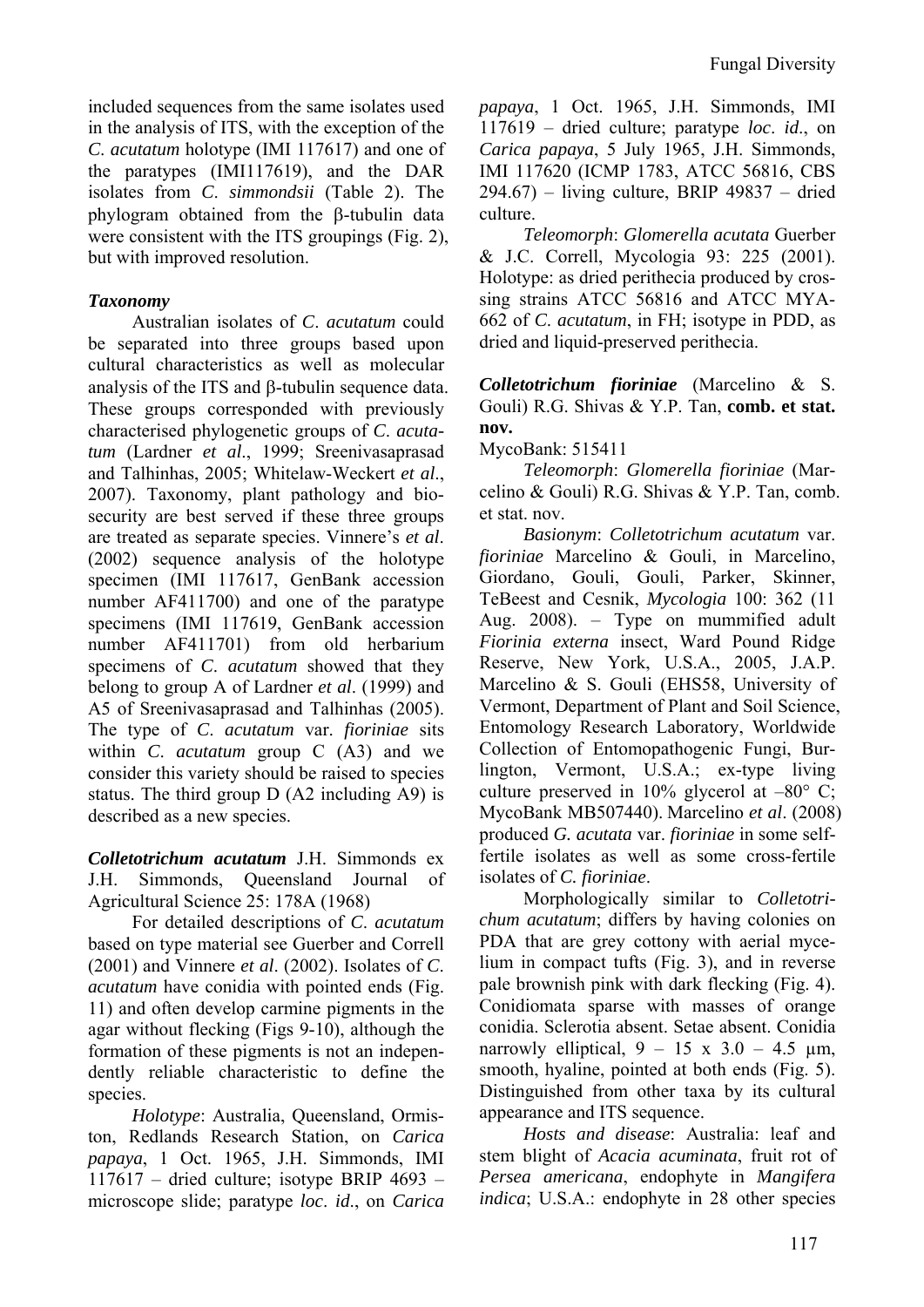

**Fig. 2.** UPGMA tree derived from the β-tubulin-2 gene sequences of BRIP isolates and published sequences. The tree was rooted to *Colletotrichum graminicola*, *Colletotrichum caudatum*, and *Colletotrichum coccodes*. Branch support is based on 1000 bootstrap replicates and is shown at the nodes. The bar represents 0.001 substitutions per site. The clade which represents *C. acutatum* is coloured in pink, whilst the newly proposed *C. simmondsii* and *C. fioriniae* are coloured grey and apricot, respectively.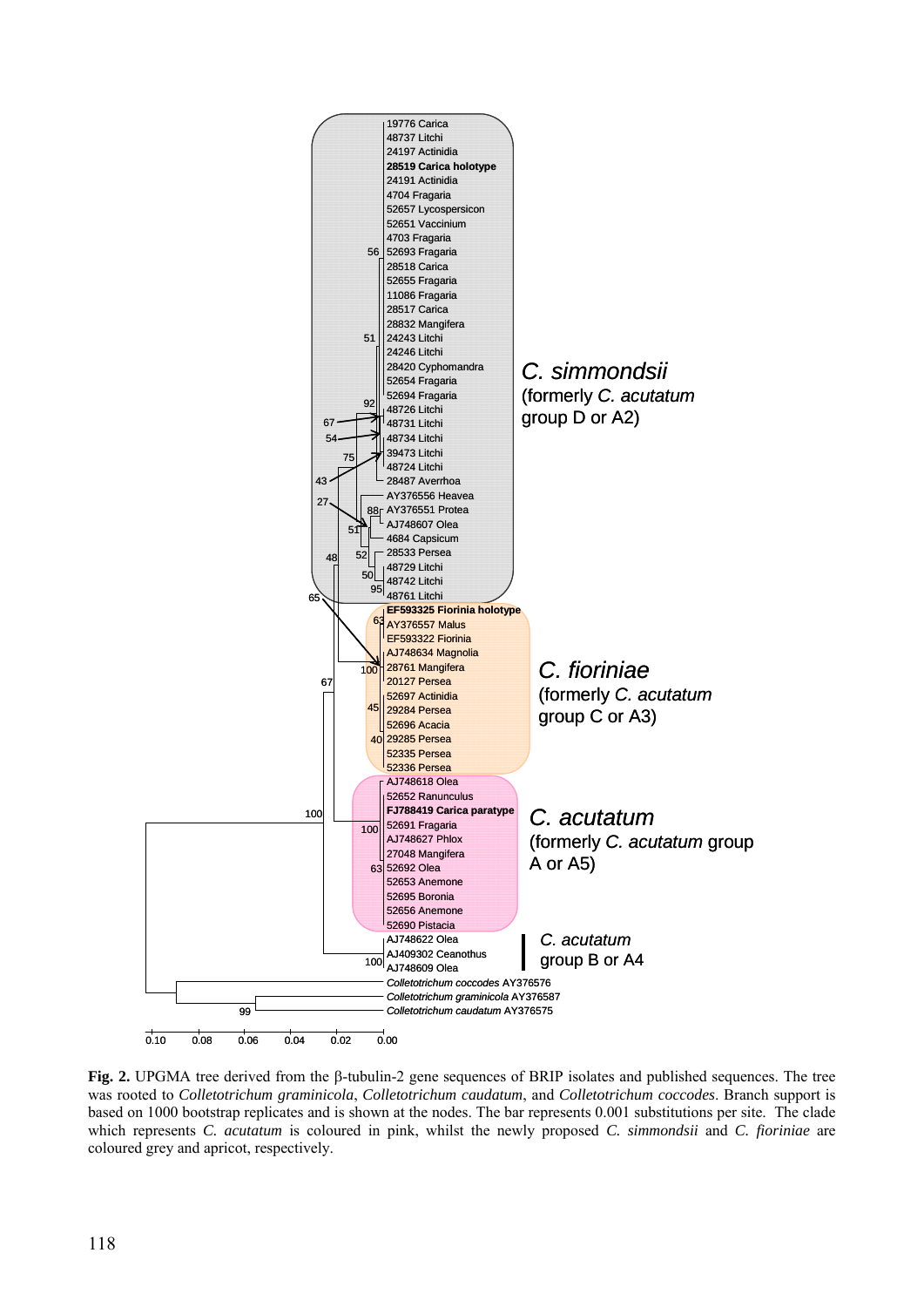#### Fungal Diversity



**Figs 3-5.** *Colletotrichum fioriniae* after 4 weeks on PDA. 3. Mycelial colony (BRIP 52696). 4. Plate in reverse (BRIP 52696). 5. Conidia (BRIP 52696). **Figs 6-8.** *Colletotrichum simmondsii* after 4 weeks on PDA. 6. Mycelial colony (BRIP 28519). 7. Plate in reverse (BRIP 28519). 8. Conidia (BRIP 4704). **Figs 9-11.** *Colletotrichum acutatum* after 4 weeks on PDA. 9. Mycelial colony (BRIP 52652). 10. Plate in reverse (BRIP 52652). 11. Conidia (BRIP 52652). Bars = 10µm.

of plants, entomopathogenic on elongate hemlock scale (*Fiorinia externa*).

#### *Colletotrichum simmondsii* R.G. Shivas & Y.P. Tan, **sp. nov.** Figs 6-8

*Etymology*: named after John (Jack) H. Simmonds (1901-1992), an eminent Australian plant pathologist who first named *Colletotrichum acutatum*.

Morphologia est similis *Colletotricho acutato*; differt quod habet colonias in PDA quae sunt cinereae gossypinae sine caespitibus, et, reversae, pallidae cinereae ad pallidas aurantiacas, interdum cum maculis fuscis. *Conidiomata* abundantia cum massis conidiorum aurantiacorum. Sclerotia absunt. Setae absunt. *Conidia* subcylindracea,  $10 - 16 \times 3.5 - 4.5 \mu m$ , levia, hyalina, basi angusta, apice rotundato vel angusto. Differunt ab aliis taxis specie culta et ITS ordine.

*Typus*: Australia, Queensland, Yandina, on *Carica papaya*, May 1987, *L*.*M*. *Coates*, BRIP 28519 (epitype of "*Colletotrichum acutatum*" *sensu* Than *et al*. 2008, *non* Simmonds 1968), holotype; ITS sequence GenBank GU183331, MycoBank MB515420; ex-type living culture in BRIP 28519, BIOTEC Culture Collection, Thailand (BCC 28680), CBS 122122, HKUCC 10928, ICMP 17298, KACC 43258.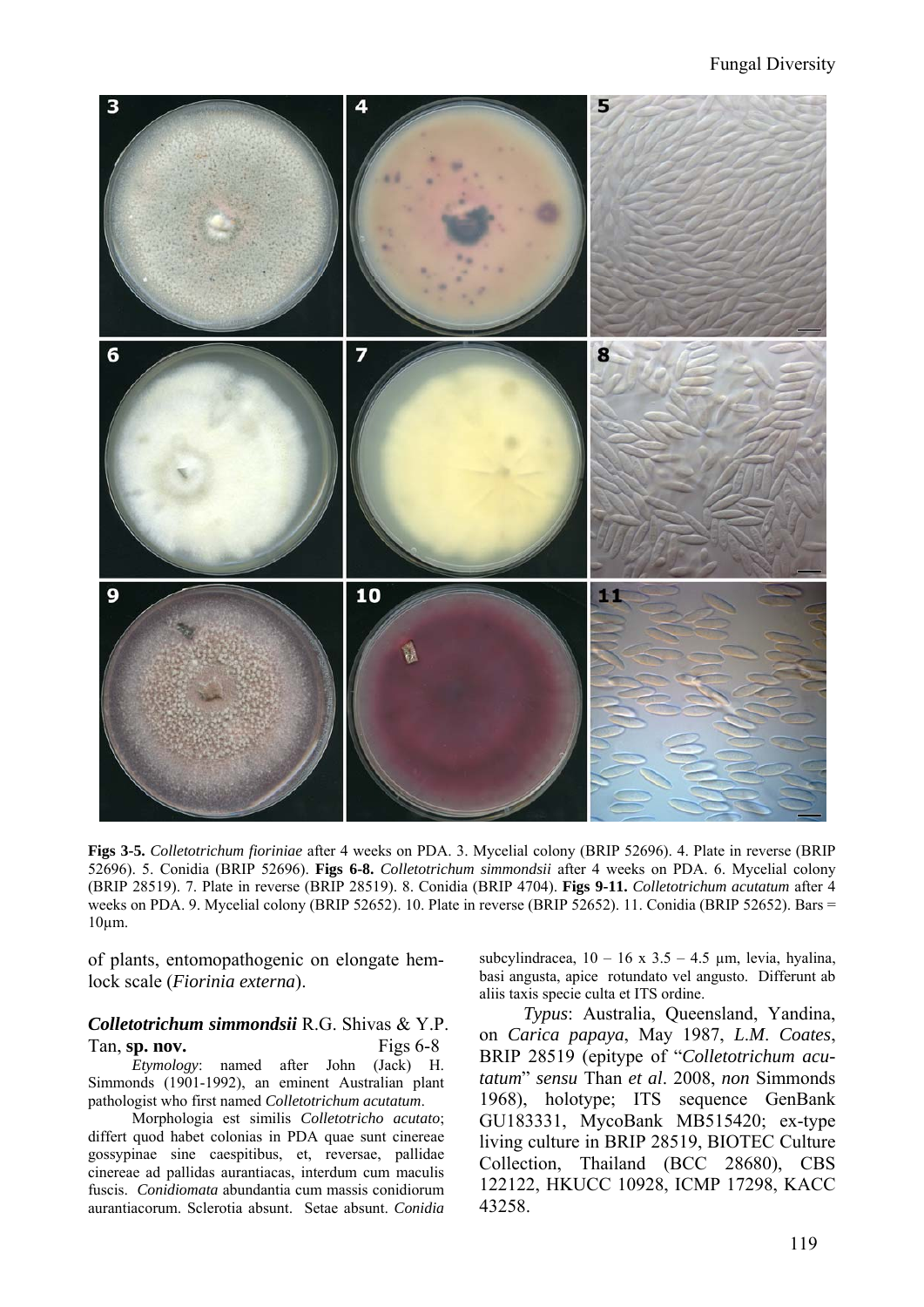Morphologically similar to *Colletotrichum acutatum*; differs by having colonies on PDA that are grey cottony and in reverse pale grey to pale orange sometimes with dark flecking. *Conidiomata* abundant with masses of orange conidia. Sclerotia absent. Setae absent. *Conidia* subcylindrical,  $10 - 16 \times 3.5 - 4.5 \mu m$ , smooth, hyaline, narrowed at the base, rounded or narrowed at the apex (Fig. 8). Distinguished from other taxa by its cultural appearance (Figs. 6 and 7) and ITS sequence.

*Known hosts*: endophyte in *Actinidia chinensis*; fruit rot of *Capsicum frutescens*, *Carica papaya*, *Cyphomandra betaceae*, *Fragaria*  × *ananassa*, *Litchi chinensis*, *Lycopersicon esculentum*, *Mangifera indica*, *Nephelium lappaceum*, *Persea americana*, *Vaccinium corymbosum*.

*Specimens examined*: AUSTRALIA (Table 1). The earliest collection of *C*. *simmondsii* that we examined was one from *Capsicum frutescens* taken in 1955 by J.H. Simmonds who determined it as *C*. *acutatum* (BRIP 4684). Based on DNA sequence data the epitype (BRIP 28519) of *C*. *acutatum* designated by Than *et al*. (2008) is not conspecific with the holotype of *C*. *acutatum*. Thus it becomes available to be used as the holotype of *C*. *simmondsii*. This is allowed because an epitype is not the type of a name, it is something designated to support or amplify the interpretation of a holotype, lectotype or neotype. We have selected BRIP 28519 as the holotype of *C*. *simmondsii* in preference to the earlier 1955 Simmonds' collection as this avoids any possible confusion as to which taxon Than's *et al*. (2008) epitype now represents. This is important as further new taxa morphologically and molecularly similar to *C*. *acutatum*  may be found.

### **Discussion**

There is no need, and neither is it possible, to designate a new epitype for *C*. *acutatum* in light of the establishment of *C*. *simmondsii*. The primary purpose of the original epitype was to stabilise the taxonomy of *C*. *acutatum*, particularly in light of Simmonds' broad concept as demonstrated by the selection of several type specimens for different hosts. The partial DNA sequences extracted by Vinnere *et al*. (2002) from the holotype and one of the paratypes are sufficient to characterise *C*. *acutatum* as belonging to the same group as another of its paratypes which we have sequenced (Figs 1 and 2). This particular paratype (IMI 117620) of *C*. *acuta-* *tum* is widely distributed as a living culture, which will facilitate future multi-locus phylogenetic analysis of this species.

The most reliable means of distinguishing *C*. *acutatum* from *C*. *fioriniae* and *C*. *simmondsii* is by their ITS sequence data. The cultures of these species can also be differentiated by the pigments produced by cultures in PDA as seen in reverse, *viz*. intense carmine red without flecking (*C*. *acutatum*, Figs 9-10), pale pink with flecking (*C*. *fioriniae*, Figs 3-4) and pale orange, yellow or without pigments, with or without flecking (*C*. *simmondsii*, Figs 6-7). Cultural characteristics are influenced by many factors and are indicative but not reliable for species identification. The pointed conidia of each of these species are morphologically similar (Figs 5, 8 and 11) and this character is totally unreliable for differentiation of these three taxa.

The DNA sequence analysis showed that *C*. *acutatum* group B (A4) formed a phylogenetically distinct group and may represent a new species. However without Australian isolates of *C*. *acutatum* group B (A4) we were unable to complete a taxonomic assessment of this group.

The non-conspecificity of the holotype and epitype of *C*. *acutatum* and the description of two new species from this complex, illustrate the need for careful molecular analyses to help establish species boundaries in *Colletotrichum*. Multigene loci sequence data can provide a more reliable assessment (Cai *et al*., 2009) and future studies to distinguish taxa in species complexes may need to incorporate more genes. All isolates of *Colletotrichum sense lato* (both future and past) will need carefully examination to ensure the correct usage of species names. The host range and host specificity of *C*. *fioriniae* and *C*. *simmondsii* is not clear. Whitelaw-Weckert *et al*. (2007) used *in vitro* infection to show that there was a lack of host specificity between isolates of *C*. *acutatum sensu lato* (corresponding to *C*. *acutatum*, *C*. *fioriniae* and *C*. *simmondsii*) and further that there was potential for cross infection between horticultural crops. It is our hope that recognition of these phylogenetically distinct groups as separate species will facilitate studies into the biology of these fungi, especially their pathogenicity, distribution, host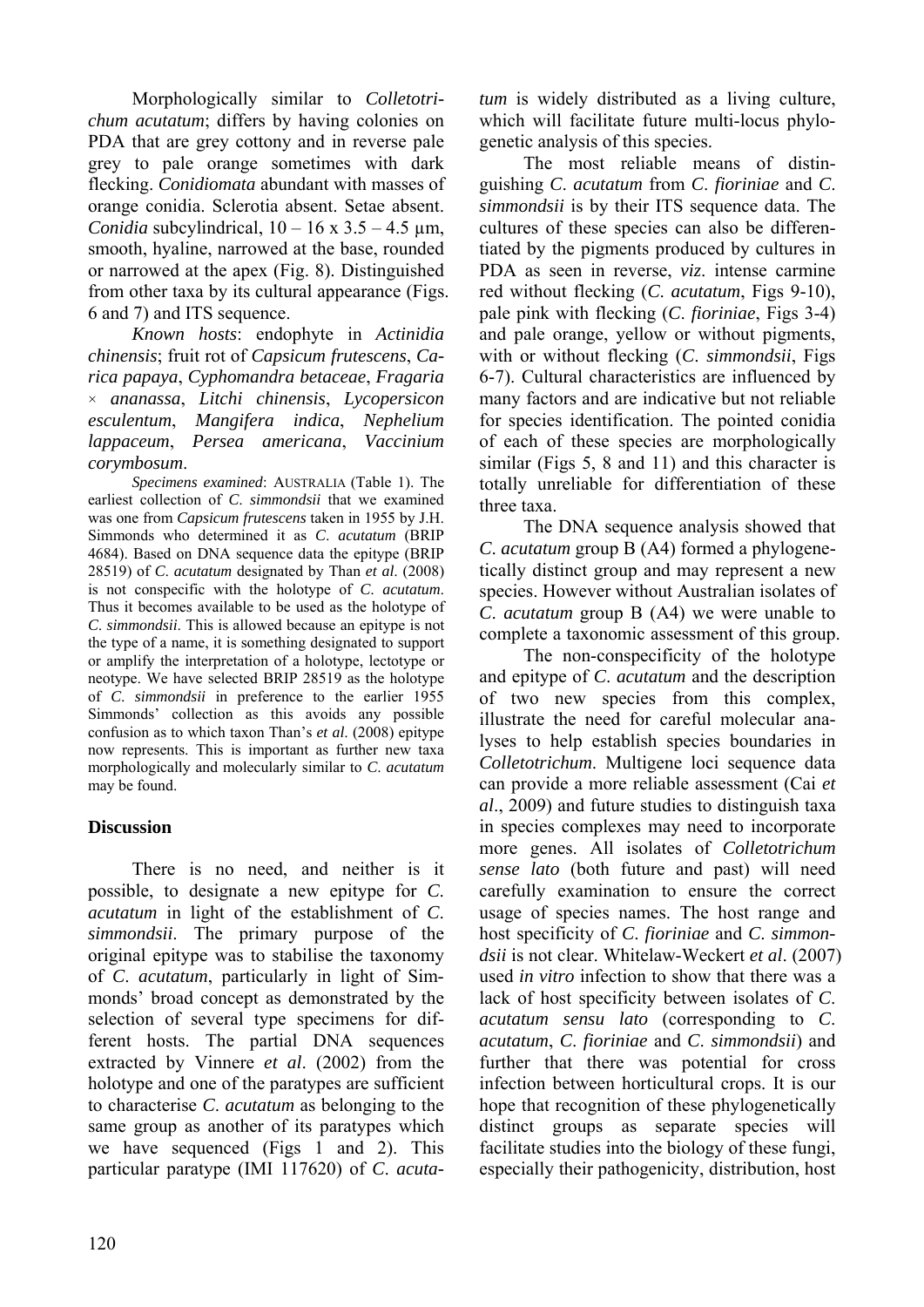range and specificity. This in turn will allow better plant health management and biosecurity decisions to be made.

#### **Acknowledgements**

We wish to thank Dr Peter R. Johnston (Herbarium PDD, New Zealand) and Prof. Kevin D. Hyde (Mae Fah Luang University, Thailand) for their helpful advice and comments. Mr Don Barrett (Brisbane, Australia) is thanked for translation of the Latin diagnosis. We are especially grateful to those who provided us with isolates, namely Jay Anderson (QPIF), Dr James Cunnington (VPRI, Victoria), Jan Dean (QPIF), Nuccia Eyres (Department of Agriculture and Food, Western Australia), Julie McClements (Department of Agriculture and Food, Western Australia) and Sharon Morely (VPRI, Victoria).

#### **References**

- Afanador-Kafuri, L., Minz, D., Maymon, M. and Freeman, S. (2003). Characterization of *Colletotrichum* isolates from tamarillo, *Passiflora* and mango in Colombia and identification of a unique species from the genus. Phytopathology 93: 579- 587.
- Cai, L., Hyde, K.D., Taylor, P.W.J., Weir, B., Waller, J., Abang, M.M., Zhang, J.Z., Yang, Y.L., Phoulivong, S., Liu, Z.Y., Prihastuti, H., Shivas, R.G., McKenzie, E.H.C. and Johnston, P.R. (2009). A polyphasic approach for studying *Colletotrichum*. Fungal Diversity 39: 183-204.
- Dingley, J.M. and Gilmour, J.W. (1972). *Colletotrichum acutatum*: Simmds. f. sp. *pinea* associated with "terminal crook" disease of *Pinus* spp. New Zealand Journal of Forestry Science 2: 192-201.
- Farr, D.F., Aime, M.C., Rossman, A.Y. and Palm, M.E. (2006). Species of *Colletotrichum* on *Agavaceae*. Mycological Research 110: 1395-1408.
- Freeman, S., Minz, D., Maymon, M. and Zveibil, A. (2001). Genetic diversity within *Colletotrichum acutatum sensu* Simmonds. Phytopathology 91: 586-592.
- Glass, N.L. and Donaldson, G.C. (1995). Development of primer sets designed for use with the PCR to amplify conserved genes from filamentous ascomycetes. Applied and Environmental Microbiology 61: 1323-1330.
- Guerber, J.C. and Correll, J.C. (2001). Characterization of *Glomerella acutata*, the teleomorph of *Colletotrichum acutatum*. Mycologia 93: 216-229.
- Guerber, J.C., Liu, B., Correll, J.C. and Johnston, P.R. (2003). Characterization of diversity in *Colletotrichum acutatum sensu lato* by sequence analysis of two gene introns, mtDNA and intron RFLPs, and mating compatibility. Mycologia 95: 872-895.
- Golzar, H. (2009). First report of anthracnose of *Acacia* in Australia. Australasian Plant Diesease Notes 4: 70-71.
- Hyde, K.D., Cai, L., Cannon, P.F., Crouch, J.A., Crous, P.W., Damm, U., Goodwin, P.H., Chen, H., Johnston, P.R., Jones, E.B.G.,<sup>,</sup> Liu, Z.Y., McKenzie, E.H.C., Moriwaki, J., Noireung, P., Pennycook, S.R., Pfenning, L.H., Prihastuti, H., Sato, T., Shivas, R.G., Tan, Y.P., Taylor, P.W.J., Weir, B.S., Yang, Y.L. and Zhang, J.Z. (2009). *Colletotrichum* – names in current use. Fungal Diversity 39: 147-183.
- Johnston, P.R. and Jones, D. (1997). Relationships among *Colletotrichum* isolates from fruit-rots assessed using rDNA sequences. Mycologia 89: 420-430.
- Lardner, R., Johnston, P.R., Plummer, K.M. and Pearson, M.N. (1999). Morphological and molecular analysis of *Colletotrichum acutatum sensu lato*. Mycological Research 103: 275-285.
- Lubbe, C.M., Denman, S., Cannon, P.F., Groenewald, J.Z., Lamprecht, S.C. and Crous, P.W. (2004). Characterization of *Colletotrichum gloeosporioides* and similar species associated with anthracnose and dieback of *Proteaceae*. Mycologia 96: 1268-1279.
- Marcelino, J.A.P., Giordano, R., Gouli, S., Gouli, V., Parker, B.L., Skinner, M., TeBeest, D. and Cesnik, R. (2008). *Colletotrichum acutatum* var. *fioriniae*  (teleomorph: *Glomerella acutata* var. *fioriniae* var. nov.) infection of a scale insect. Mycologia 100: 353-374.
- Martínez-Culebras, P.V., Barrio, E., Suarez-Fernandez, M.B., Garcia-Lopez, M.D. and Querol, A. (2002). RAPD analysis of Colletotrichum species isolated from strawberry and the design of specific primers for the identification of *C*. *fragariae*. Journal of Phytopathology 150: 680-686.
- Martínez-Culebras, P.V., Querol, A., Suarez-Fernadez, M.B., Garcia-Lopez, M.D. and Barrio, E. (2003). Phylogenetic relationships among *Colletotrichum* pathogens of strawberry and design of PCR primers for their identification. Journal of Phytopathology 151: 135-143.
- McKay, S.F., Freeman, S., Minz, D., Maymon, M., Sedgley, M., Collins, G.C. and Scott, E. (2009). Morphological, genetic, and pathogenic characterization of *Colletotrichum acutatum*, the cause of anthracnose of almond in Australia. Phytopathology 99: 985-995.
- Melksham, K.J., Weckert, M.A. and Steel, C.C. (2002). An unusual bunch rot of grapes in sub-tropical regions of Australia caused by *Colletotrichum acutatum*. Australasian Plant Pathology 31: 193- 194.
- Nirenberg, H.I., Feiler, U. and Hagedorn, G. (2002). Description of *Colletotrichum lupini* comb. nov. in modern terms. Mycologia 94: 307-320.
- O'Donnell, K. and Cigelnik, E. (1997). Two divergent intragenomic rDNA ITS2 types within a monophyletic lineage of the fungus *Fusarium* are nonorthologous. Molecular Phylogenetics and Evolution 7: 103-116.
- Simmonds, J.H. (1965). A study of the species of *Colletotrichum* causing ripe fruit rots in